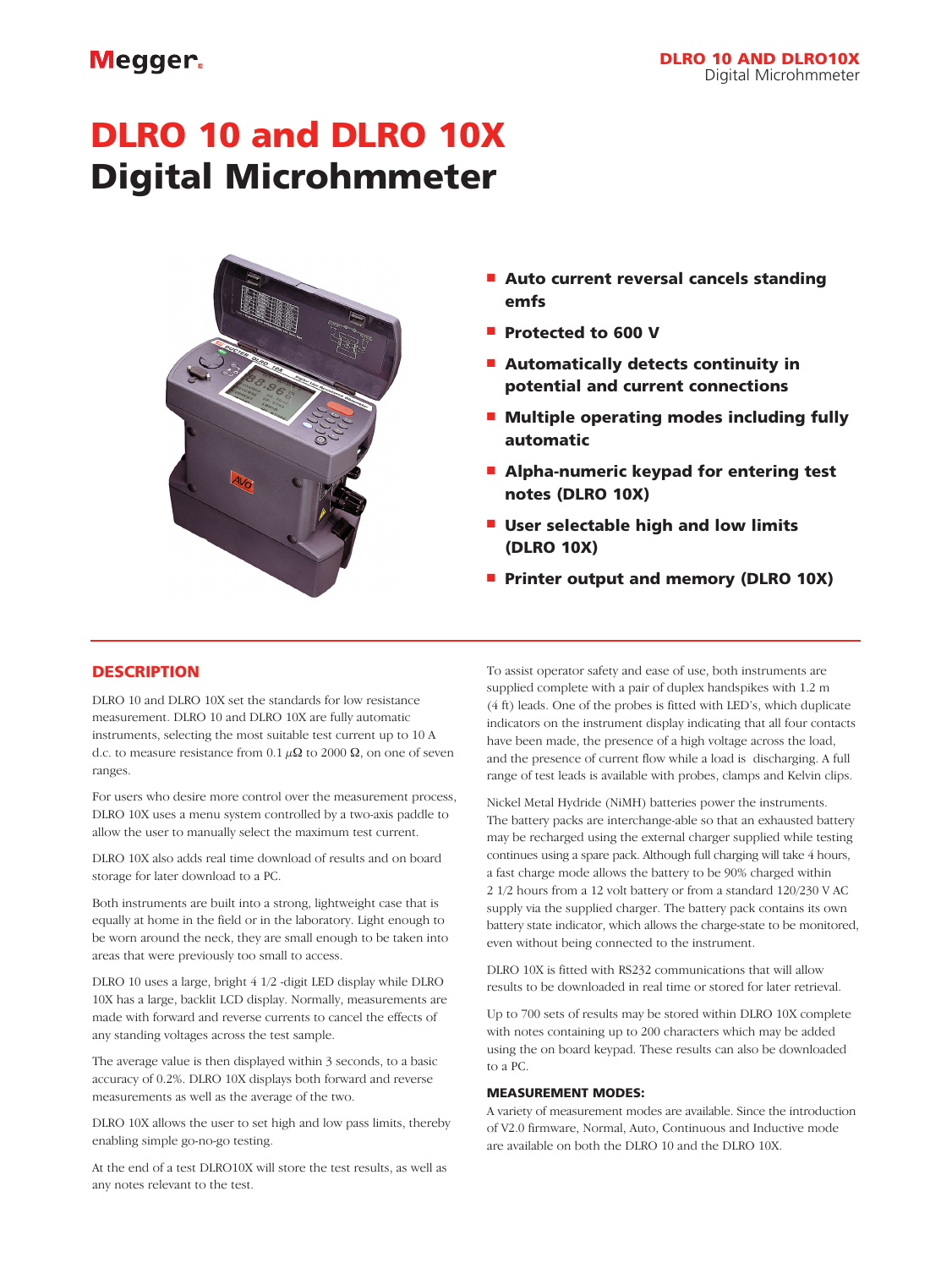# Megger.

DLRO 10 will display the average of the measurements achieved using forward and reverse current, while DLRO 10X displays both individual measurements and the average.

**Normal mode** initiates a test by pressing the Test button on the instrument front panel after connecting the test leads. Continuity of all four connections is checked, forward and reverse currents are applied.

**Auto mode** allows forward and reverse current measurements to be made and the average displayed simply by making contact with all four probes. This mode is ideal when working with the supplied handspikes. Each time the probes are removed and reconnected to the load another test will be performed without the need to press the test button on the instrument.

**Continuous mode** allows repeated measurements to be made on the same sample. Simply connect the test leads and press the test button. The measurement is updated every 3 seconds until the circuit is broken.

**Inductive mode** is intended for use when measuring inductive loads. When measuring inductive loads it is necessary to wait for the voltage to stabilise. This means that the measurement could take a few seconds or several minutes. The test leads are firmly connected to the item to be measured and the Test button is pressed. The instrument will pass a current through the sample and wait for the voltage to stabilise. If possible the current will be increased. This procedure will be repeated until the voltage detected falls into the range 15 mV to 200 mV. The instrument will then continue to take readings, which will gradually decrease to the true value as the voltage stabilises further. The operator decides when the result is stable and presses the test button to terminate the test. Measurement is made with forward current only.

**Unidirectional mode**, on DLRO 10X only, applies a current in one direction only. This does not enable any standing emfs to be negated but speeds up the measurement process. Test starts automatically when probes are connected.

#### APPLICATIONS

The needs for accurate low resistance measurement are well known and very diverse. They range through Goods Receiving inspection of components to ground bonding and welded joints. Typical applications include, but are not limited to, making d.c. resistance measurements of:

- Switch and contact breaker resistance
- Busbar and cable joints
- $\blacksquare$  Aircraft frame bonds and static control circuits
- Integrity of welded joints
- Inter-cell connections on battery systems up to 600 V peak
- $\blacksquare$  Quality control of resistive components
- Transformer and motor winding resistance
- Rail and pipe bonds
- n Metal alloys, welds and fuse resistance
- **n** Graphite electrodes and other composites
- Wire and cable resistance
- Transmitter aerial and lightning conductor bonding

#### FEATURES AND BENEFITS

- n Small, lightweight and portable can be used in tight places, reduces the need for extra long leads and two person operation.
- $\blacksquare$  Four terminal resistance method shows the true resistance of the item under test.
- **n** Bright LED (DLRO 10) and LCD (DLRO 10X) displays are easily visible under all lighting conditions and reduce human error.
- n Automatically applies forward and reverse currents which cancel out any standing voltages across the sample under test.
- n Checks for undue noise during measurement, reducing the possibility of recording the incorrect result.
- n Automatically detects continuity in P and C circuits, preventing erroneously high reading to be taken due to high resistance contact.
- Battery module has a battery condition indicator allowing the user to check the state of spare batteries without connecting to the instrument.
- RS232 connector on the DLRO 10X allows downloading of results in real time or stored for later retrieval.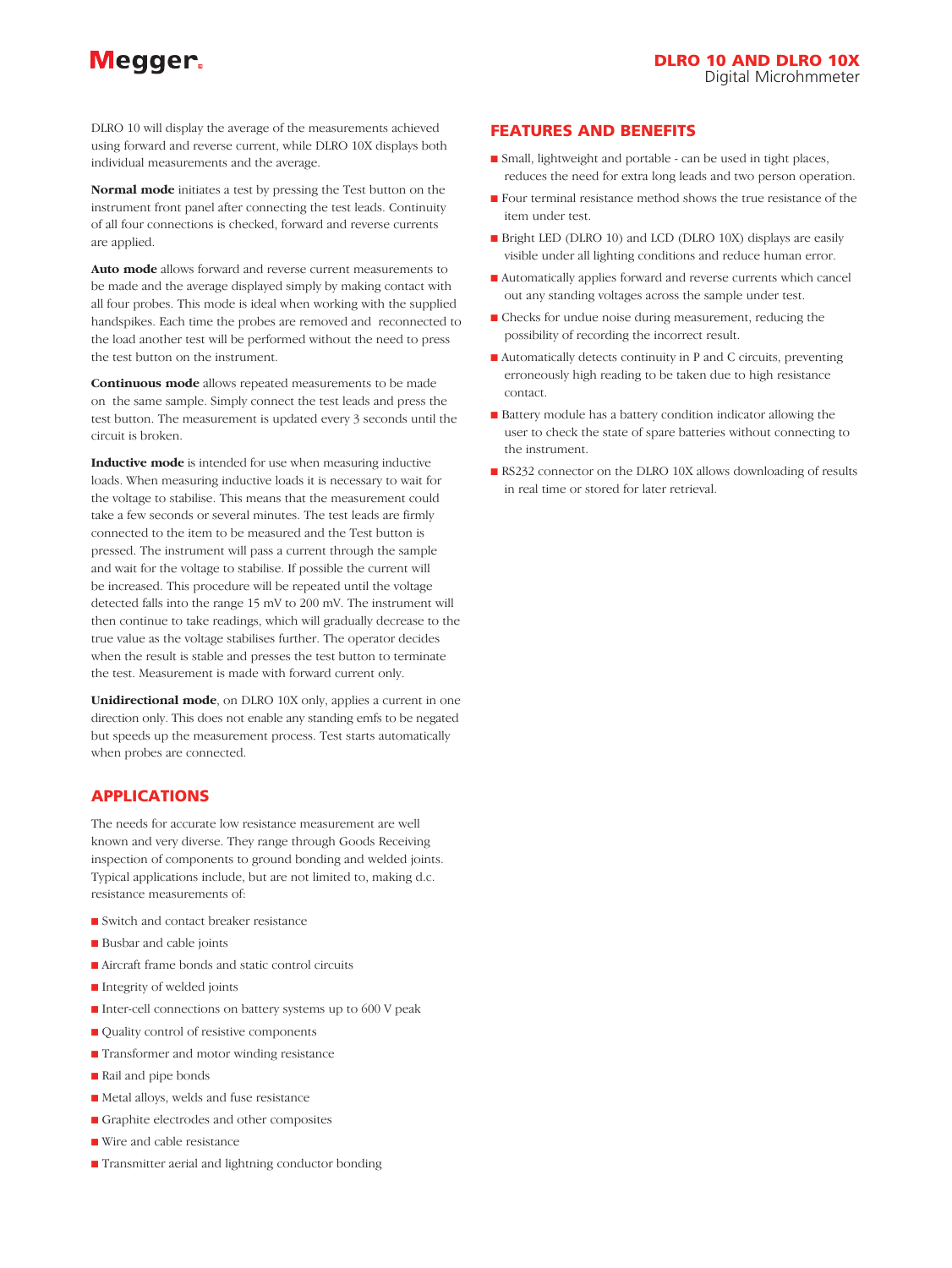# Megger.

| <b>Resistance ranges</b> |                       |                                     | <b>Full scale volts</b> |                  | <b>Test current</b> |                  |
|--------------------------|-----------------------|-------------------------------------|-------------------------|------------------|---------------------|------------------|
| <b>Full Scale</b>        | <b>Resolution</b>     | Accuracy*                           | <b>Resistive</b>        | <b>Inductive</b> | <b>Resistive</b>    | <b>Inductive</b> |
| $1.9999 \text{ m}\Omega$ | $0.1 \mu\Omega$       | $\pm 0.2\% \pm 0.2\mu\Omega$        | $20 \text{ mV}$         | n/a              | 10A                 | n/a              |
| $19.999 \text{ m}\Omega$ | $1 \mu \Omega$        | $\pm 0.2\%$ $\pm 2 \mu\Omega$       | $20 \text{ mV}$         | $20 \text{ mV}$  | 1 A                 | 1 A              |
| $199.99 \text{ m}\Omega$ | $10 \mu\Omega$        | $\pm 0.2\% \pm 20 \mu\Omega$        | $20 \text{ mV}$         | $200 \text{ mV}$ | $100 \text{ mA}$    | 1 A              |
| $1.9999 \Omega$          | $100 \mu\Omega$       | $\pm 0.2\% \pm 0.2 \text{ m}\Omega$ | $20 \text{ mV}$         | $200 \text{ mV}$ | $10 \text{ mA}$     | $100 \text{ mA}$ |
| $19.999 \Omega$          | $1 \text{ m}\Omega$   | $\pm 0.2\% \pm 2 \text{ m}\Omega$   | $20 \text{ mV}$         | $200 \text{ mV}$ | 1 <sub>m</sub> A    | $10 \text{ mA}$  |
| $199.99 \Omega$          | $10 \text{ m}\Omega$  | $\pm 0.2\% \pm 20$ m $\Omega$       | $20 \text{ mV}$         | $200 \text{ mV}$ | $100 \mu A$         | 1 <sub>mA</sub>  |
| $1999.9 \Omega$          | $100 \text{ m}\Omega$ | $\pm 0.2\% \pm 0.2 \Omega$          | $200 \text{ mV}$        | $200 \text{ mV}$ | $100 \mu A$         | $100 \mu A$      |

|                                    |       | <b>DLRO 10</b>                                                                                                                                                           | DLRO 10X                                                          |  |  |  |
|------------------------------------|-------|--------------------------------------------------------------------------------------------------------------------------------------------------------------------------|-------------------------------------------------------------------|--|--|--|
| Measurement:                       | Mode: | Manual, Auto, Continuous, Inductive                                                                                                                                      | Manual, Auto, Continuous, Inductive,<br>Undirectional             |  |  |  |
| Control:                           |       | <b>Fully Automatic</b>                                                                                                                                                   | Fully Automatic/Manual                                            |  |  |  |
| Speed:                             |       | <3s for forward & reverse current and to display average                                                                                                                 |                                                                   |  |  |  |
| Display:<br>Measurement:           |       | $4\frac{1}{2}$ digit seven segment LED                                                                                                                                   |                                                                   |  |  |  |
| Range and Safety:                  |       | LED indication                                                                                                                                                           | Large backlit LCD                                                 |  |  |  |
| <b>Test Method:</b>                |       | Single cycle reversing d.c. ratiometric measurement -average result display.                                                                                             |                                                                   |  |  |  |
| <b>Test Current:</b><br>Accuracy:  |       | $\pm10\%$                                                                                                                                                                |                                                                   |  |  |  |
| Stability:                         |       | $<10$ ppm per second                                                                                                                                                     |                                                                   |  |  |  |
| <b>Maximum Lead Resistance:</b>    |       | 100 m $\Omega$ total for 10 A operation irrespective of battery<br>condition.                                                                                            |                                                                   |  |  |  |
| Voltmeter input impedance:         |       | $> 200 \text{ k}\Omega$                                                                                                                                                  |                                                                   |  |  |  |
| Hum rejection:                     |       | Less than $1\% \pm 20$ digits additional error with 100 mV peak 50/60 Hz. on the potential leads.<br>Warning will show if hum or noise exceeds this level.               |                                                                   |  |  |  |
| Transfer:<br>Data:                 |       |                                                                                                                                                                          | Real Time or from storage via RS232                               |  |  |  |
| Storage:                           |       |                                                                                                                                                                          | 700 tests                                                         |  |  |  |
| Memo Field:                        |       |                                                                                                                                                                          | Up to 200 characters per test via integral<br>alphanumeric keypad |  |  |  |
| Battery:<br>Capacity:              |       | 7 Ah NiMH rechargeable                                                                                                                                                   |                                                                   |  |  |  |
|                                    | Life: | Typically 1000 x 10 A tests before recharge                                                                                                                              |                                                                   |  |  |  |
| Recharge:                          |       | Via external 90 V - 260 V 50/60 Hz charger or from 12 to 15 V dc supply                                                                                                  |                                                                   |  |  |  |
| <b>Charging Rate:</b><br>Standard: |       | 2.5 hours to 90% capacity, 4 hrs for full charge                                                                                                                         |                                                                   |  |  |  |
| Temperature:<br>Operation:         |       | +5 °C to +45 °C (41 °F to 113 °F) at full specification                                                                                                                  |                                                                   |  |  |  |
|                                    |       | -10 °C to +50 °C (14 °F to 122 °F) at reduced accuracy<br>-30 °C to +70 °C (-22 °F to 158 °F)                                                                            |                                                                   |  |  |  |
| Co-efficient:<br>Storage           |       | <0.01% per °C over range 5 °C to 40 °C (<0.006% per °F from 4 1°F to 104 °F)                                                                                             |                                                                   |  |  |  |
| Slow charging:                     |       | +10 °C to +45 °C (50 °F to 113 °F)                                                                                                                                       |                                                                   |  |  |  |
| Humidity (max):<br>Altitude (max): |       | 90% RH @ $40^{\circ}$ C (104 $^{\circ}$ F) non-condensing                                                                                                                |                                                                   |  |  |  |
| Safety:                            |       | 2000 m (6562 ft) to full safety specifications                                                                                                                           |                                                                   |  |  |  |
| EMC:                               |       | In accordance with IEC61010-1 600 V Category III - only when DH6 leads are used.<br>In accordance with IEC61326-1                                                        |                                                                   |  |  |  |
| Dimensions:                        |       | 220 x 100 x 237 mm (8.6 x 4 x 9.5 in)                                                                                                                                    |                                                                   |  |  |  |
| Weight:                            |       | 2.6 kg (5 $\frac{3}{4}$ lb.) including battery module                                                                                                                    |                                                                   |  |  |  |
|                                    |       | * The accuracy stated assumes forward and reverse measurements.<br>Inductive mode or undirectional mode will introduce an undefined error if an external EMF is present. |                                                                   |  |  |  |